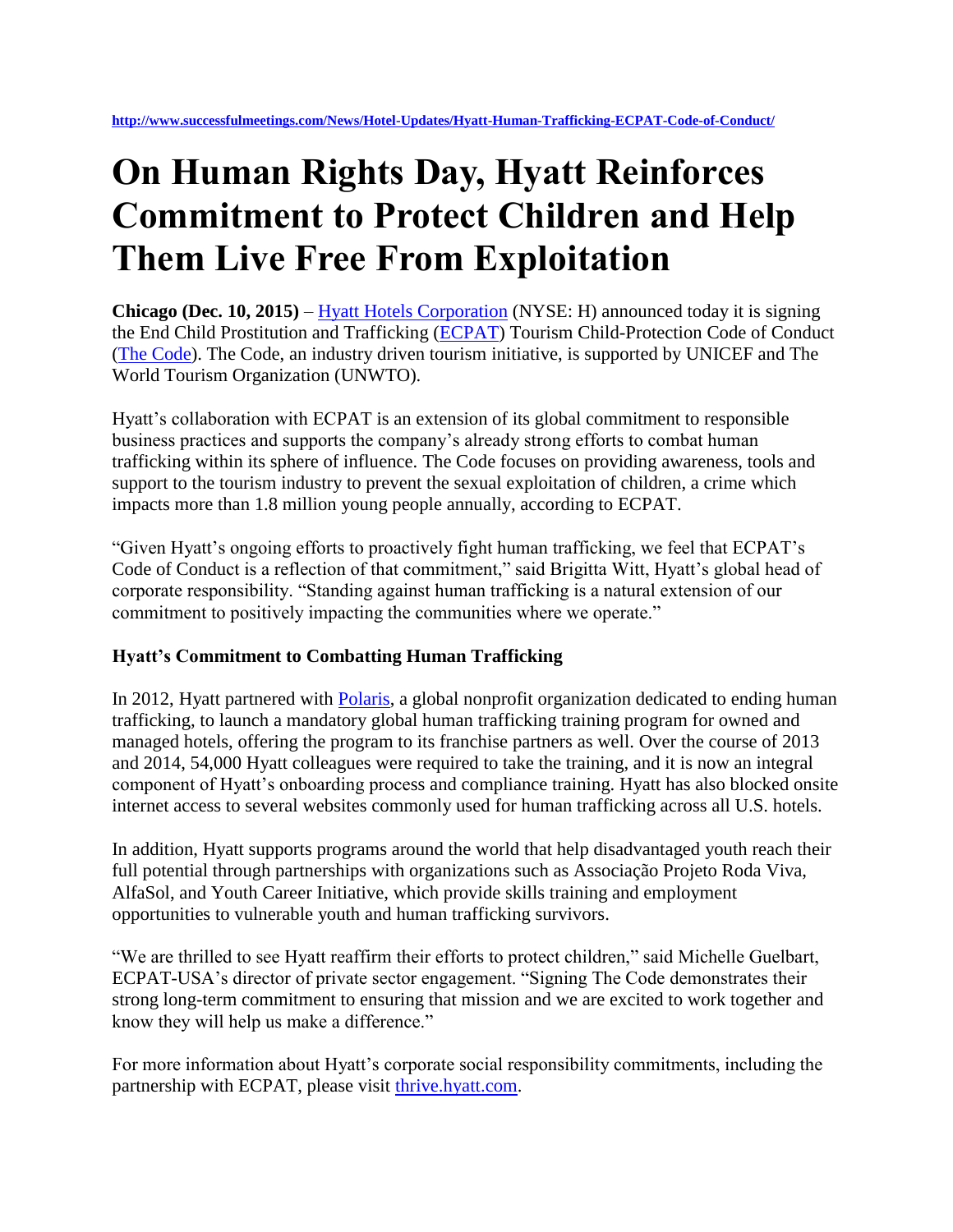The term "Hyatt" is used in this release for convenience to refer to Hyatt Hotels Corporation and/or one or more of its affiliates.

#### **About Hyatt Hotels Corporation**

Hyatt Hotels Corporation, headquartered in Chicago, is a leading global hospitality company with a proud heritage of making guests feel more than welcome. Thousands of members of the Hyatt family strive to make a difference in the lives of the guests they encounter every day by providing authentic hospitality. The Company's subsidiaries develop, own, operate, manage, franchise, license or provide services to hotels, resorts, branded residences and vacation ownership properties, including under the *Hyatt®, Park Hyatt®, Andaz®, Grand Hyatt®, Hyatt Centric*™*, Hyatt Regency®, Hyatt Place®, Hyatt House®, Hyatt Zilara*™*, Hyatt Ziva*™*, Hyatt Residences®* and *Hyatt Residence Club®* brand names and have locations on six continents. As of September 30, 2015, the Company's worldwide portfolio consisted of 627 properties in 52 countries. For more information, please visit *[www.hyatt.com](http://www.hyatt.com/)*.

### **About ECPAT-USA**

ECPAT-USA is the leading policy organization in the United States seeking to end the commercial, sexual exploitation of children through awareness, advocacy, policy, and legislation. ECPAT-USA is a member of the ECPAT International network, with offices in 73

countries. For more information, visit [http://www.ecpatusa.org/code.](http://www.ecpatusa.org/code) Contact: (718) 935- 9192 or info@ecpatusa.org.

#### *Forward-Looking Statements*

*Forward-Looking Statements in this press release, which are not historical facts, are forwardlooking statements within the meaning of the Private Securities Litigation Reform Act of 1995. Our actual results, performance or achievements may differ materially from those expressed or implied by these forward-looking statements. In some cases, you can identify forward-looking statements by the use of words such as "may," "could," "expect," "intend," "plan," "seek," "anticipate," "believe," "estimate," "predict," "potential," "continue," "likely," "will," "would" and variations of these terms and similar expressions, or the negative of these terms or similar expressions. Such forward-looking statements are necessarily based upon estimates and assumptions that, while considered reasonable by us and our management, are inherently uncertain. Factors that may cause actual results to differ materially from current expectations include, among others, the rate and pace of economic recovery following economic downturns; levels of spending in business and leisure segments as well as consumer confidence; declines in occupancy and average daily rate; if our third-party owners, franchisees or development partners are unable to access the capital necessary to fund current operations or implement our plans for growth; changes in the competitive environment in our industry and the markets where we operate; our ability to access the capital markets; and other risks discussed in the Company's filings with the U.S. Securities and Exchange Commission, including our Annual Report on Form 10-K, which filings are available from the SEC. We caution you not to place undue reliance on any forward-looking statements, which are made as of the date of this press*